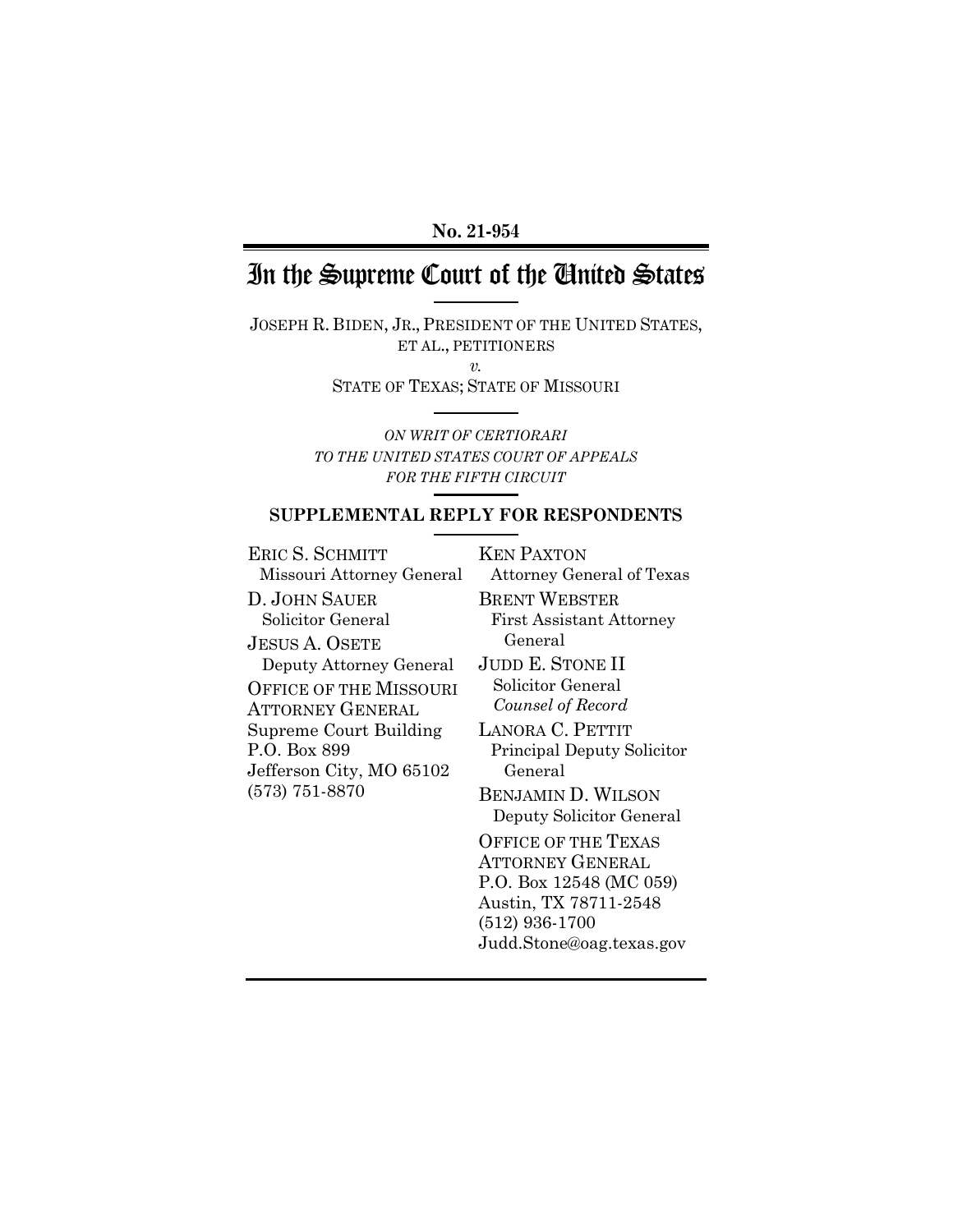# **TABLE OF CONTENTS**

| I. Section $1252(f)(1)$ Does Not Preclude the |
|-----------------------------------------------|
|                                               |
| A. Section $1252(f)(1)$ does not apply to the |
|                                               |
| B. Section $1252(f)(1)$ is remedial, not      |
|                                               |
| II. Petitioners Can and Did Forfeit Any       |
|                                               |
| A. Petitioners do not dispute that remedial   |
|                                               |
| B. Even if it were jurisdictional, section    |
| $1252(f)(1)$ would still be subject to        |
|                                               |
| C. Petitioners have forfeited any argument    |
|                                               |
| D. Petitioners have forfeited any attack      |
| on the geographic scope of the district       |
|                                               |
| III. The Parties Agree that This Court        |
|                                               |
|                                               |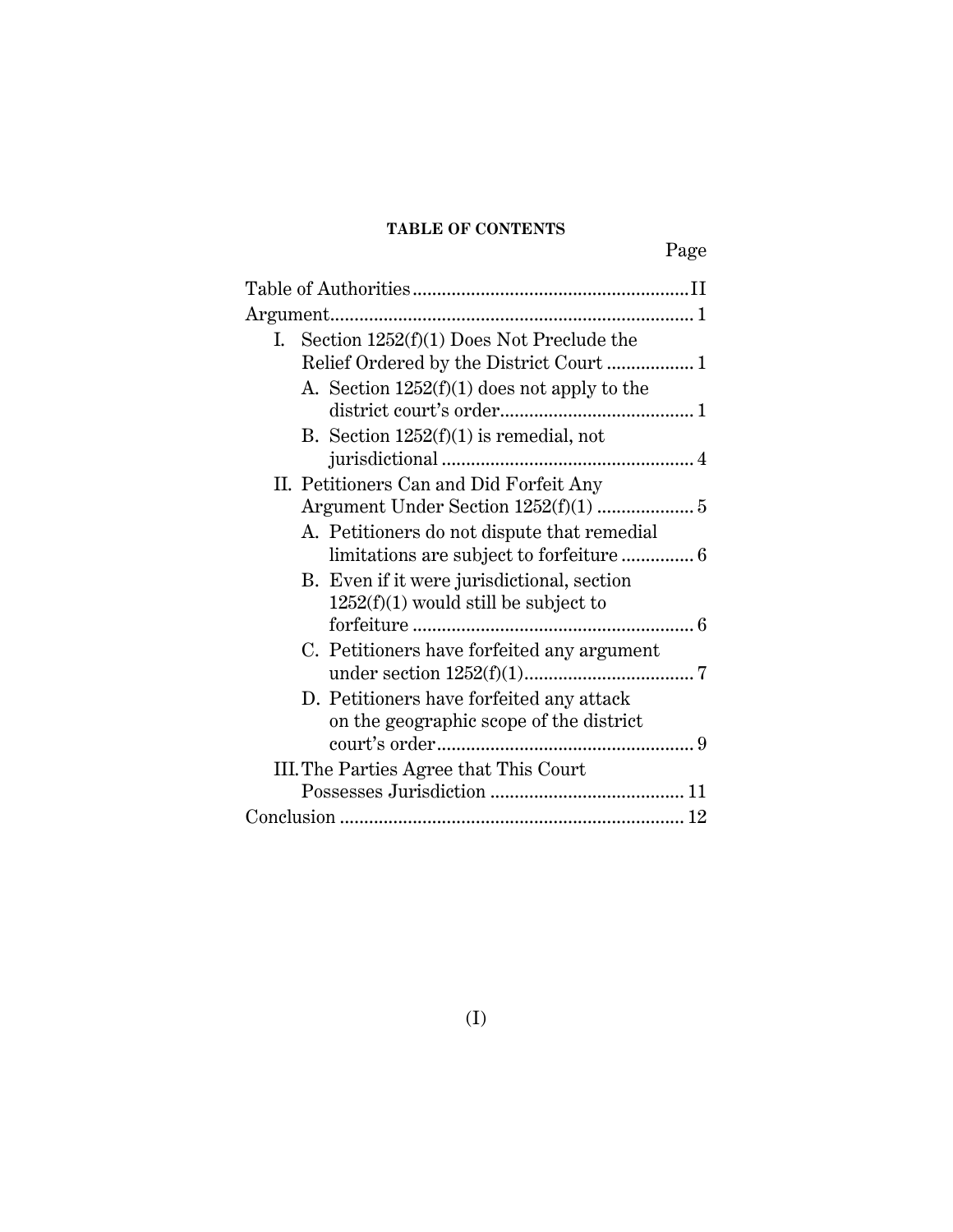# **TABLE OF AUTHORITIES**

<span id="page-2-0"></span>**Cases:**

| Adarand Constructors, Inc. v. Mineta,                |
|------------------------------------------------------|
|                                                      |
| Boechler, P.C. v. Commissioner,                      |
| -- S. Ct. --, No. 20-1472,                           |
| 2022 WL 1177496 (U.S. Apr. 21, 2022) 4               |
| Bowen v. Mich. Acad. of Fam. Physicians,             |
|                                                      |
| Brnovich v. Democratic Nat'l Comm.,                  |
|                                                      |
| Califano v. Yamasaki,                                |
|                                                      |
| Communist Party of U.S. v.                           |
| Subversive Activities Control Bd.,                   |
|                                                      |
| Direct Mktg. Ass'n. v. Brohl,                        |
|                                                      |
| Garland v. Aleman Gonzalez,                          |
|                                                      |
| Hamer v. Neighborhood Hous. Servs. of Chi.,          |
|                                                      |
| Hecht Co. v. Bowles,                                 |
|                                                      |
| Hoffman v. Blaski,                                   |
|                                                      |
| <i>Ins.</i> Corp. of <i>Ireland</i> , <i>Ltd.</i> v. |
| Compagnie des Bauxites de Guinee,                    |
|                                                      |
| Jennings v. Rodriguez,                               |
|                                                      |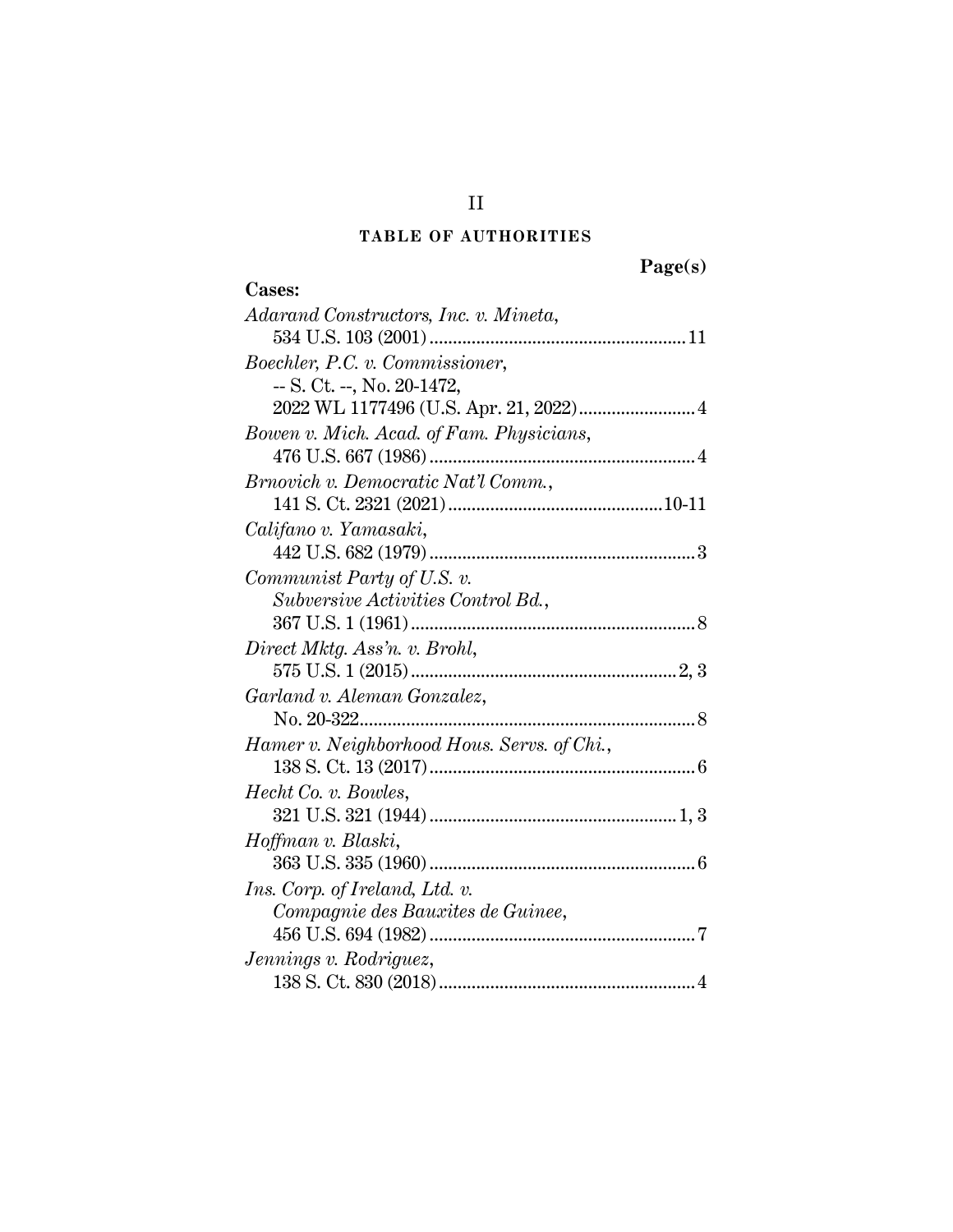| т<br>٠<br>c.<br>Ξ |
|-------------------|
|-------------------|

# **Statutes and Rules:**

| $8$ U.S.C.: |  |
|-------------|--|
|             |  |
|             |  |
|             |  |
|             |  |
|             |  |
|             |  |
|             |  |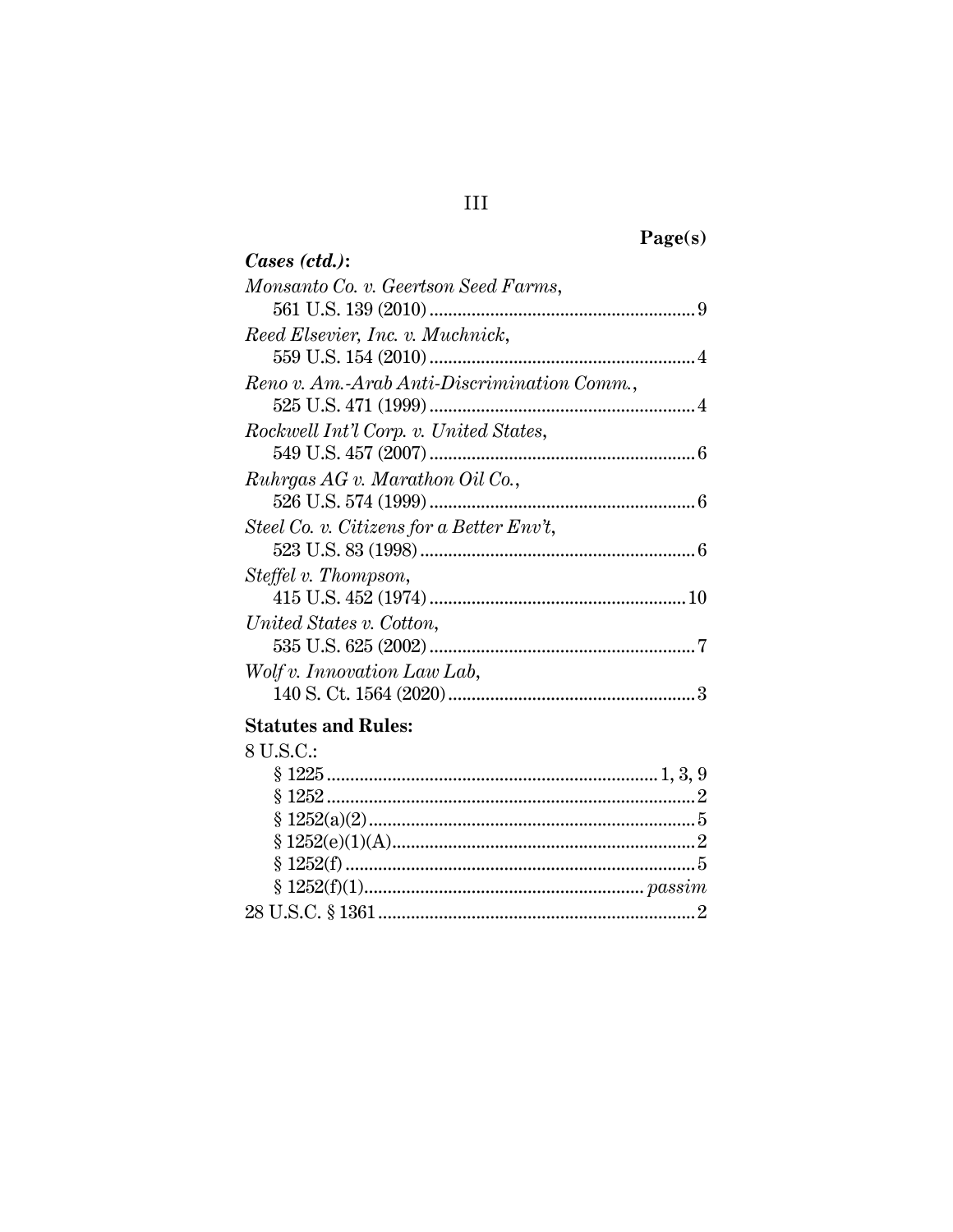**Page(s)**

| <b>Statutes and Rules (ctd.):</b>          |  |
|--------------------------------------------|--|
| 42 U.S.C.:                                 |  |
|                                            |  |
|                                            |  |
|                                            |  |
| S. Ct. R.:                                 |  |
|                                            |  |
|                                            |  |
| <b>Other Authorities:</b>                  |  |
|                                            |  |
| BRYAN A. GARNER, A DICTIONARY OF           |  |
| MODERN AMERICAN USAGE (1998)1              |  |
| BRYAN A. GARNER, GARNER'S DICTIONARY       |  |
|                                            |  |
| <b>MELLINKOFF'S DICTIONARY OF AMERICAN</b> |  |
|                                            |  |
| Reply Brief, No. 12-167,                   |  |
| United States v. Davila,                   |  |
|                                            |  |
| STEPHEN M. SHAPIRO, SUPREME COURT          |  |
|                                            |  |

IV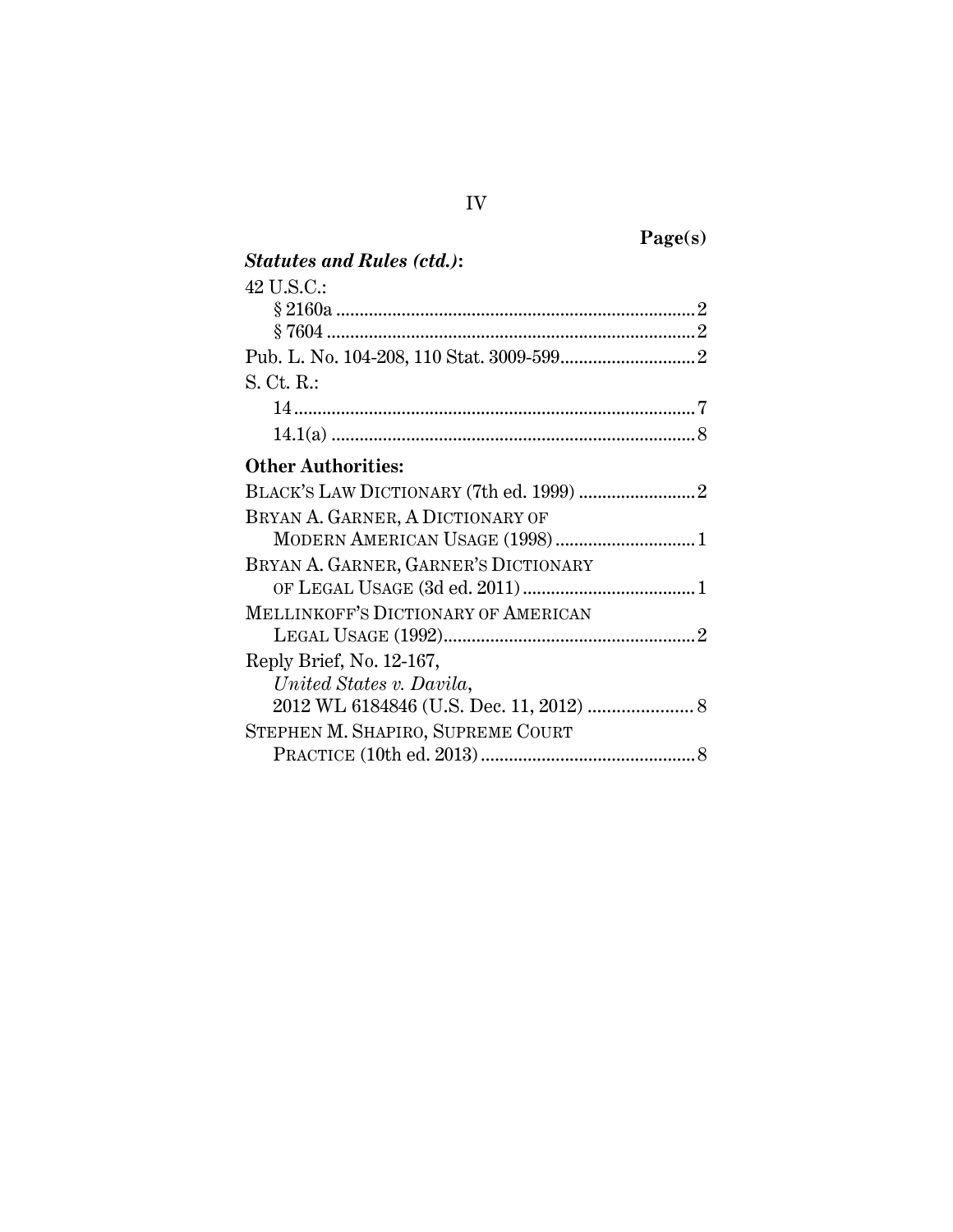#### **ARGUMENT**

# <span id="page-5-1"></span><span id="page-5-0"></span>**I. Section 1252(f)(1) Does Not Preclude the Relief Ordered by the District Court.**

## <span id="page-5-2"></span>**A. Section 1252(f)(1) does not apply to the district court's order.**

The district court's order vacates the June Termination and requires petitioners to continue to implement MPP in good faith until they can rescind it consistent with their obligations under the INA and APA. Pet. App. 212a. Neither part of the order "enjoin[s] or restrain[s]" the "operation" of section 1225, so section  $1252(f)(1)$  is no obstacle to that order. *Id.*

<span id="page-5-4"></span>1. Section 1252(f)(1) limits the remedies the lower courts may provide, prohibiting them from issuing negative injunctions falling within its scope. Respondents' Supp. Br. 6-7. Petitioners' argument that section  $1252(f)(1)$  precludes both prohibitory and mandatory injunctions removes the statutory term "enjoin" from its context and disregards this Court's admonition that it interprets restraints on federal-court remedial powers narrowly. *Hecht Co. v. Bowles*, 321 U.S. 321, 329-30 (1944).

<span id="page-5-6"></span><span id="page-5-5"></span><span id="page-5-3"></span>"Enjoin has two basic meanings, each the exact opposite of the other." BRYAN A. GARNER, GARNER'S DIC-TIONARY OF LEGAL USAGE 317 (3d ed. 2011). Petitioners rely on the meaning more common in *British* English and non-legal settings—namely, "to prescribe, to mandate, or to order that something be done." *Id.* In American English, however, the term "enjoin" "is negative in intent" and "means to prohibit, to forbid, or to restrain someone by court order from doing a specific act or behaving in a certain way." *Id.*; *cf.* BRYAN A. GARNER, A DICTIONARY OF MODERN AMERICAN USAGE 250 (1998).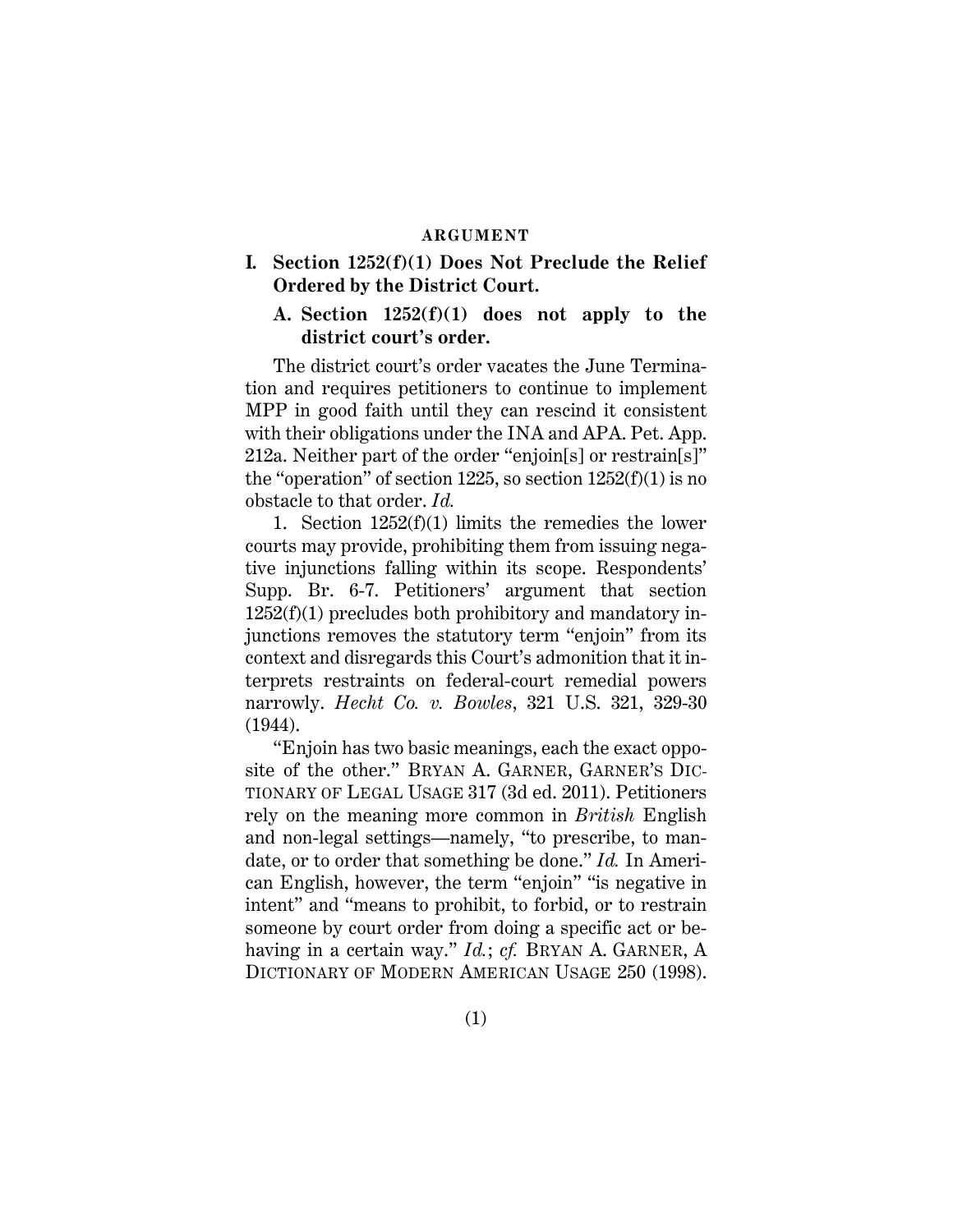<span id="page-6-7"></span>That is, while the term "injunction" can have "broader horizons," in legal usage, the term "enjoin" generally means "don't do it." MELLINKOFF'S DICTIONARY OF AMERICAN LEGAL USAGE 196 (1992). The term "enjoin's association with injunction begins and ends with the negative." *Id.*

<span id="page-6-2"></span><span id="page-6-1"></span>That is because orders that enjoin a party are only a subset of all injunctive relief. Section 1252 reflects this distinction. Section 1252(f)(1) gives "enjoin" its standard negative meaning, pairing it with "restrain," another term typically associated with prohibitions but not mandates. Respondents' Supp. Br. 6. Where Congress means to restrict both prohibitory *and* mandatory relief, it uses broader language: for example, elsewhere in section 1252, Congress provided that "no court may enter . . . injunctive . . . relief." *See* 8 U.S.C. § 1252(e)(1)(A). Likewise, when Congress means to restrict mandatory injunctions, it does so specifically: elsewhere in IIRIRA, Congress provided that "[n]o cause or claim may be asserted ... to compel the release, removal, or consideration for release or removal" of certain aliens. Pub. L. No. 104-208, 110 Stat. 3009-599. "Compel" is the term Congress has used elsewhere to describe mandatory relief. *E.g.*, 28 U.S.C. § 1361; 42 U.S.C. §§ 2160a, 7604.

<span id="page-6-6"></span><span id="page-6-5"></span><span id="page-6-4"></span><span id="page-6-3"></span><span id="page-6-0"></span>2. Petitioners' authorities (at 6-7) do not require otherwise. Respondents agree with those authorities that the term "enjoin" is susceptible of two meanings—either to prohibit or to require. *See, e.g.*, BLACK'S LAW DIC-TIONARY 550 (7th ed. 1999) (listing first definition of "enjoin" as to "legally prohibit or restrain by injunction"). This Court has similarly acknowledged both meanings though it has stated that the term "enjoin" generally "refers to [an] equitable remed[y] that restrict[s] or stop[s] official action to [some] degree[]." *Direct Mktg. Ass'n. v.*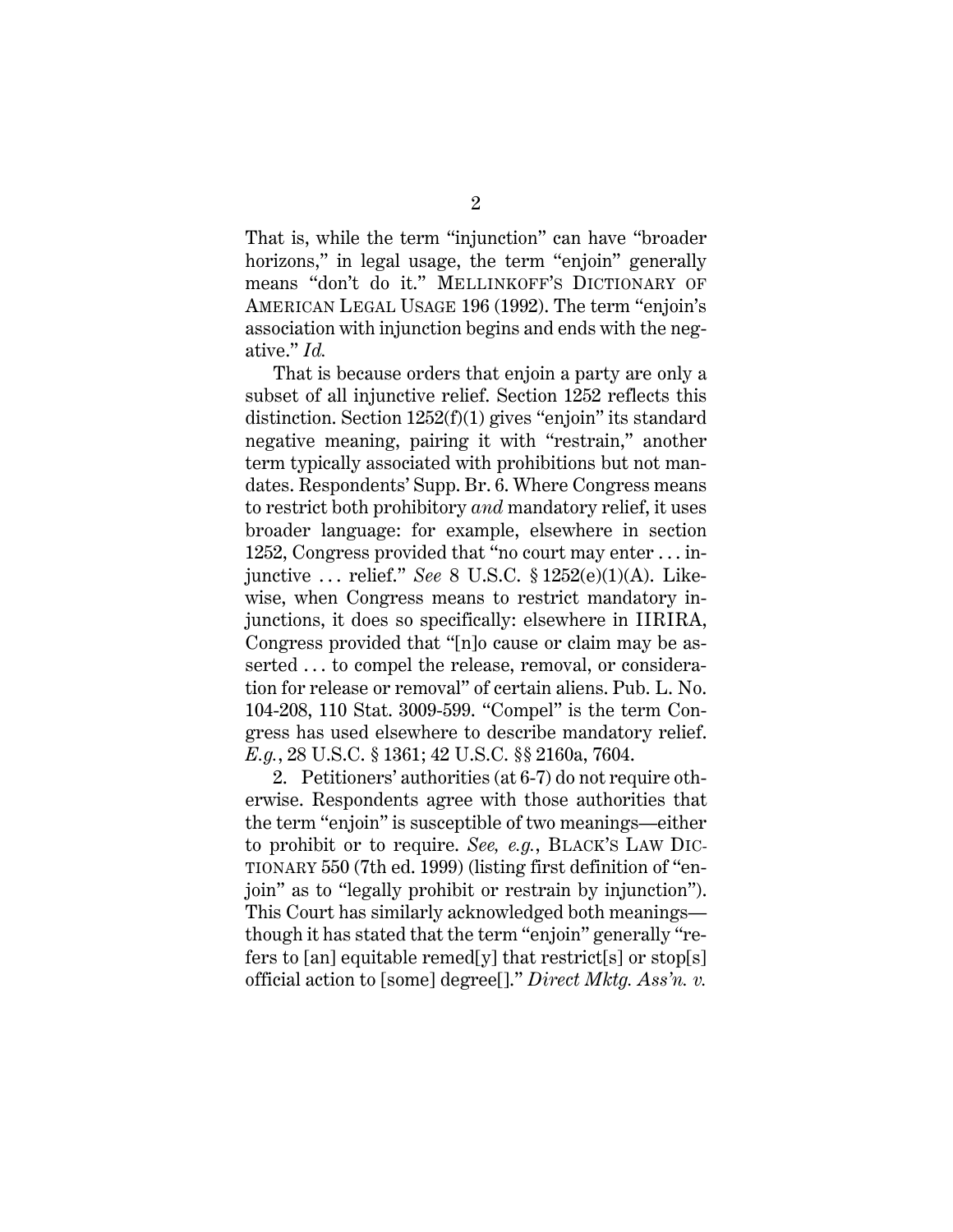<span id="page-7-2"></span><span id="page-7-1"></span>*Brohl*, 575 U.S. 1, 12-13 (2015). "Restrain" likewise refers to "orders that stop (or perhaps compel) acts." *Id*. at 13. Given two possible meanings of a restraint on lower courts' equitable authority, however, this Court prefers the narrower. *Hecht*, 321 U.S. at 329-30; *see also Califano v. Yamasaki*, 442 U.S. 682, 705 (1979) (describing clear statement rule). That is fatal to petitioners' argument.

<span id="page-7-0"></span>3. Petitioners' gestures toward section 1252(f)(1)'s introductory clause miss the thrust of respondents' arguments. Petitioners correctly specify (at 3) that that the  $(f)(1)$  restriction applies "[r]egardless of the nature of the action or claim or of the identity of the party or parties bringing the action." But respondents do not argue that the district court's order is not precluded by section  $1252(f)(1)$  because of the identity of the parties or the claims respondents brought. Rather, that section is no bar because: (1) the district court's vacatur relief does not "enjoin" or "restrain" petitioner; (2) the terms "enjoin" and "restrain" do not include mandatory relief, as the district court also ordered; and (3) the district court's mandatory relief does not enjoin "the operation of" section 1225. Respondents' Supp. Br. 3-7. The introductory clause's broad sweep is beside the point.

<span id="page-7-4"></span><span id="page-7-3"></span>4. Finally, petitioners insist (at 10) that adopting the lower courts' interpretation of section 1252(f)(1) would "requir[e] the government to comply with a single district court's misinterpretation of the immigration laws." But every litigant can be bound by even a single district court's injunction. And petitioners may always seek a stay of such an injunction—as they did in 2020 by obtaining a stay in this Court of an injunction against the implementation of MPP. *Wolf v. Innovation Law Lab*, 140 S. Ct. 1564 (2020).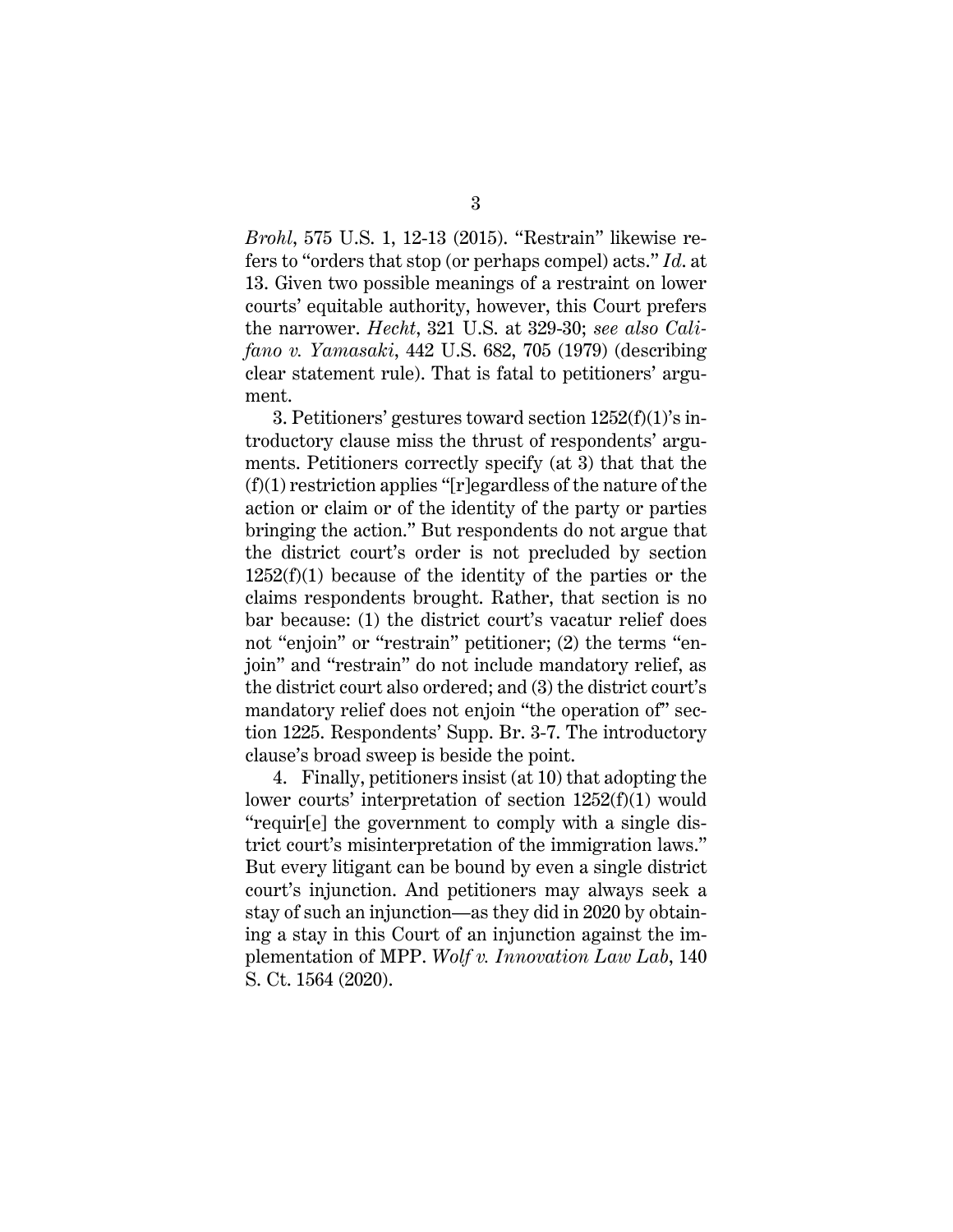## <span id="page-8-5"></span><span id="page-8-3"></span><span id="page-8-0"></span>**B. Section 1252(f)(1) is remedial, not jurisdictional.**

Regardless of section  $1252(f)(1)$ 's scope, it is "nothing" more or less than a limit on injunctive relief." *Reno v. Am.-Arab Anti-Discrimination Comm.*, 525 U.S. 471, 481 (1999) ("*AADC*"); *see also Jennings v. Rodriguez*, 138 S. Ct. 830, 851 (2018). As section 1252(f)(1) "plainly serves as a limit on injunctive relief," *AADC*, 525 U.S. at 487, it is therefore a remedial limit and not a jurisdictional one.

<span id="page-8-1"></span>Petitioners (at 20) and respondents (at 8) agree that Congress must speak unambiguously to give a statutory limitation jurisdictional consequences. *E.g.*, *Boechler, P.C. v. Commissioner*, -- S. Ct. --, No. 20-1472, 2022 WL 1177496, at \*3 (U.S. Apr. 21, 2022). An especially clear statement is necessary here because this Court "begin[s] with the strong presumption that Congress intends judicial review of administrative action." *Bowen v. Mich. Acad. of Fam. Physicians*, 476 U.S. 667, 670 (1986).

<span id="page-8-6"></span><span id="page-8-4"></span><span id="page-8-2"></span>Petitioners suggest (at 7, 19) that Congress unambiguously limited the federal courts' jurisdiction through section  $1252(f)(1)$  by using the term "jurisdiction." Petitioners are mistaken. "The word 'jurisdiction'" often "says nothing about whether a federal court has subjectmatter jurisdiction to adjudicate claims." *Reed Elsevier, Inc. v. Muchnick*, 559 U.S. 154, 163-64 (2010); *see also Steel Co. v. Citizens for a Better Env't*, 523 U.S. 83, 90 (1998). For decades, this Court has recognized that it is "unreasonable" to read any reference to "jurisdiction" as "jurisdictional, rather than as merely specifying the remedial powers of the court." *Steel Co.*, 523 U.S. at 90 (emphasis omitted). When Congress intends to remove the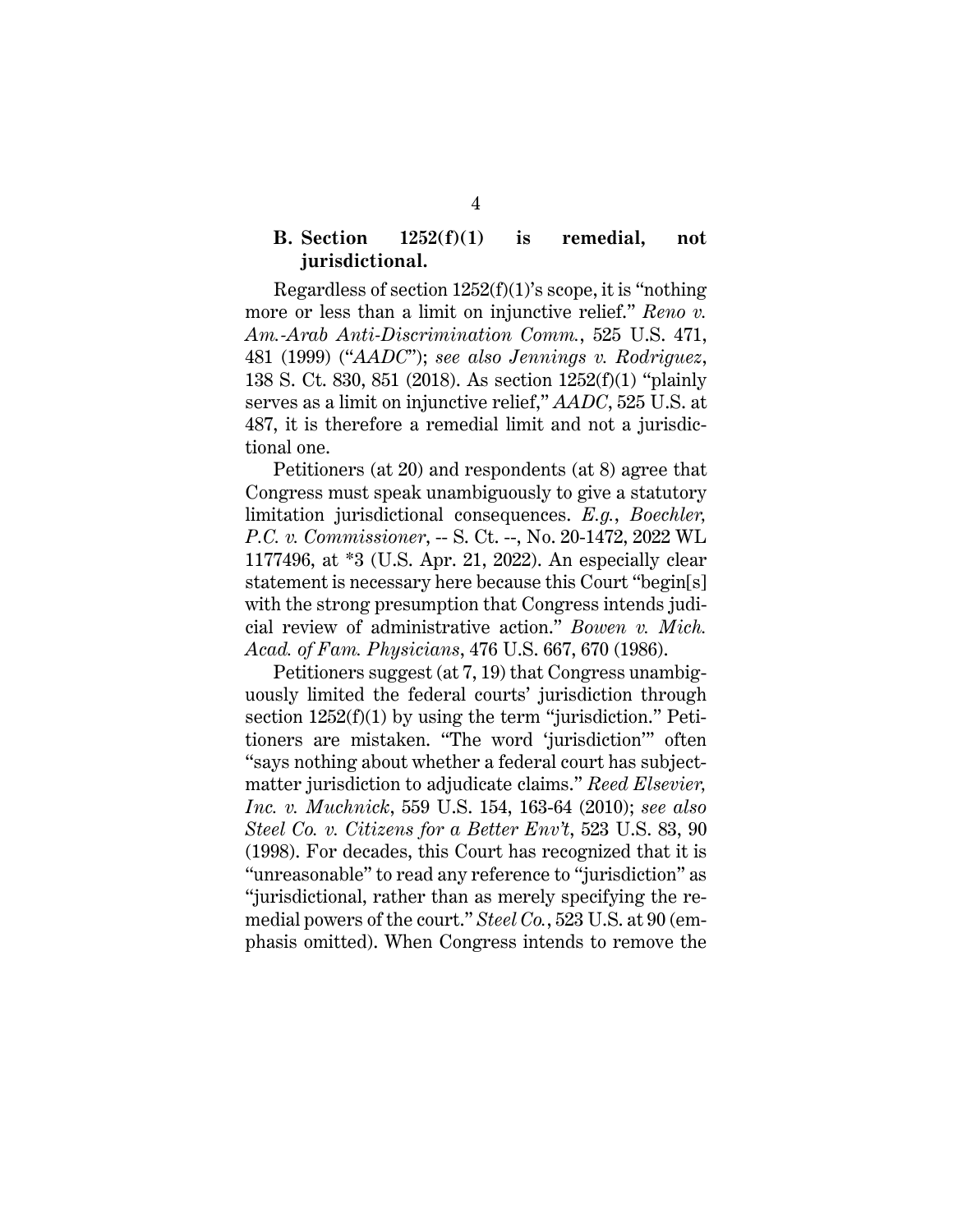<span id="page-9-2"></span><span id="page-9-1"></span>lower courts' subject-matter jurisdiction, it does so un-ambiguously, consistent with this Court's guidance.<sup>[1](#page-9-3)</sup> For example, section  $1252(a)(2)$  is entitled "[m]atters not subject to judicial review" and states that "no court shall have jurisdiction to review" specified claims and decisions. By contrast, section 1252(f) is labeled a "[l]imit on injunctive relief," and section  $1252(f)(1)$  expressly addresses types of relief—orders that "enjoin or restrain the operation" of part of the INA. Read in context, section  $1252(f)(1)$  is a remedial limitation—but at a minimum it does not unambiguously speak in jurisdictional terms.

## <span id="page-9-0"></span>**II. Petitioners Can and Did Forfeit Any Argument Under Section 1252(f)(1).**

Petitioners err regarding forfeiture in at least four ways. *First*, and fundamentally, a remedial objection is always subject to forfeiture. *Second*, even if section 1252(f)(1) were jurisdictional, it may still be forfeited because it sounds in personal jurisdiction. *Third*, petitioners cannot avoid forfeiture through a footnote referring to their arguments in another case. *Finally*, petitioners may not rely on forfeited arguments regarding the geographic scope of the district court's order.

<span id="page-9-3"></span><sup>&</sup>lt;sup>1</sup> Petitioners recast (at 20) section  $1252(f)(1)$  as unambiguous in part by saying it "expressly states that no court 'shall have jurisdiction or authority' to grant the specified relief." That summary omits Congress's preservation of this Court's injunctive powers, which itself suggests that section 1252(f)(1) does not limit the lower courts' subject-matter jurisdiction. *See generally* Respondents' Supp. Br. 10.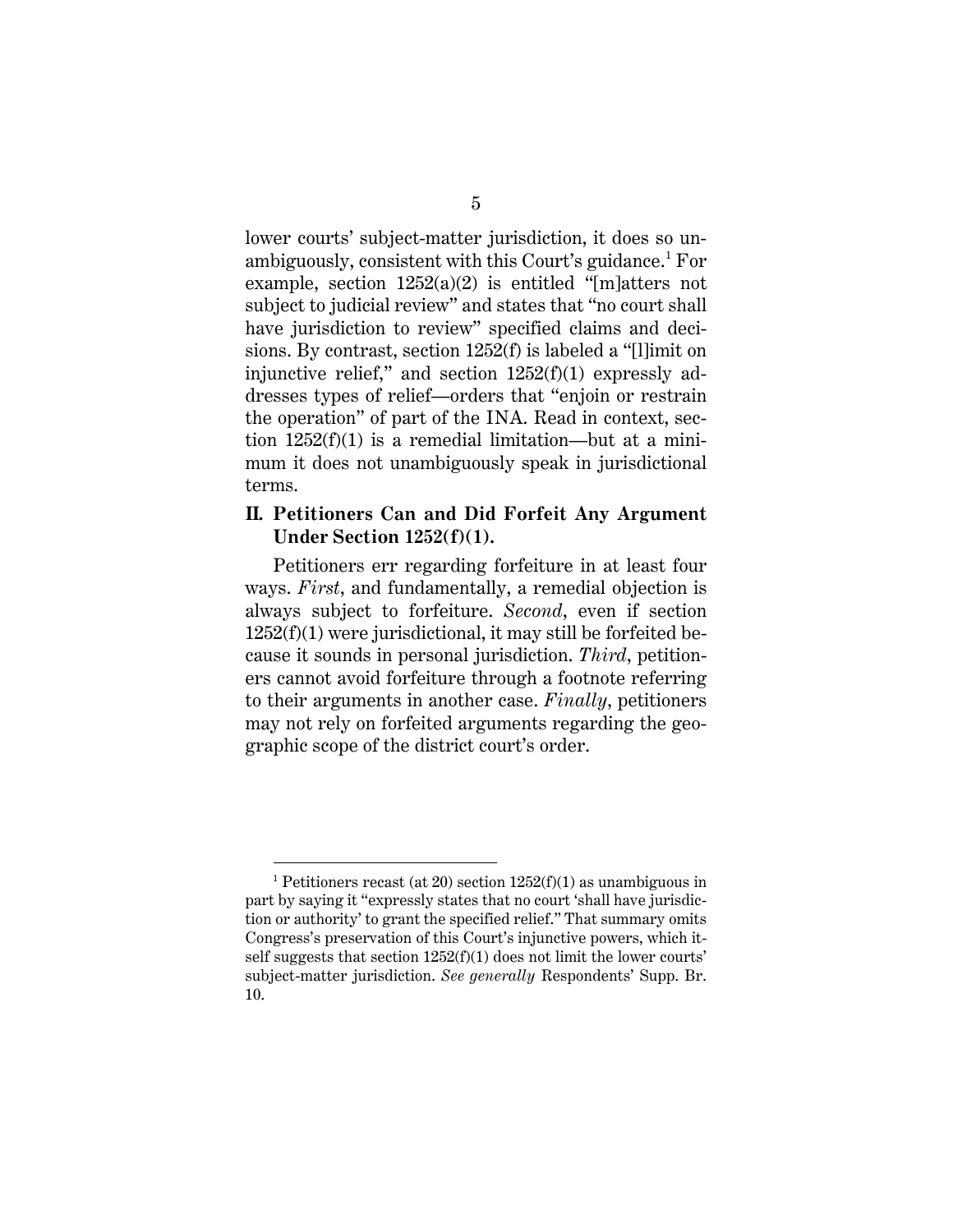## <span id="page-10-0"></span>**A. Petitioners do not dispute that remedial limitations are subject to forfeiture.**

<span id="page-10-3"></span>As respondents' supplemental brief explained (at 13), section  $1252(f)(1)$  is subject to forfeiture because it is a non-jurisdictional limitation on remedies. Petitioners do not dispute that remedial limitations may be forfeited, *see, e.g.*, *Hoffman v. Blaski*, 363 U.S. 335, 343 (1960), and they even concede (at 20) that "limits on relief ordinarily are not jurisdictional." Limits on relief may be forfeited just as any number of non-jurisdictional limitations may be—even those this Court has deemed "mandatory." *Hamer v. Neighborhood Hous. Servs. of Chi.*, 138 S. Ct. 13, 16 (2017).

<span id="page-10-2"></span>Petitioners try (at 19) to avoid the conclusion that *this*  remedial limitation is forfeitable by insisting that section 1252(f)(1) speaks to "a court's *power*." But that is a nonsequitur. Limitations on remedies always narrow a court's ability to provide a kind of relief. That does not render them jurisdictional—let alone subject-matter jurisdictional.

### <span id="page-10-4"></span><span id="page-10-1"></span>**B. Even if it were jurisdictional, section 1252(f)(1) would still be subject to forfeiture.**

Petitioners suggest (at 20) that section  $1252(f)(1)$ 's use of the term "jurisdiction" ends the forfeiture inquiry. It does not. Because "jurisdiction" is a term with many meanings, *Steel Co.*, 523 U.S. at 90, petitioners must also show that section  $1252(f)(1)$  speaks to a form of jurisdiction that cannot be forfeited, *see Ruhrgas AG v. Marathon Oil Co.*, 526 U.S. 574, 584 (1999). Petitioners try to do so (at 19) by attempting to describe section  $1252(f)(1)$ as a subject-matter jurisdictional limitation. That attempt fails.

As an initial matter, "the word 'jurisdiction' does not in every context connote subject-matter jurisdiction."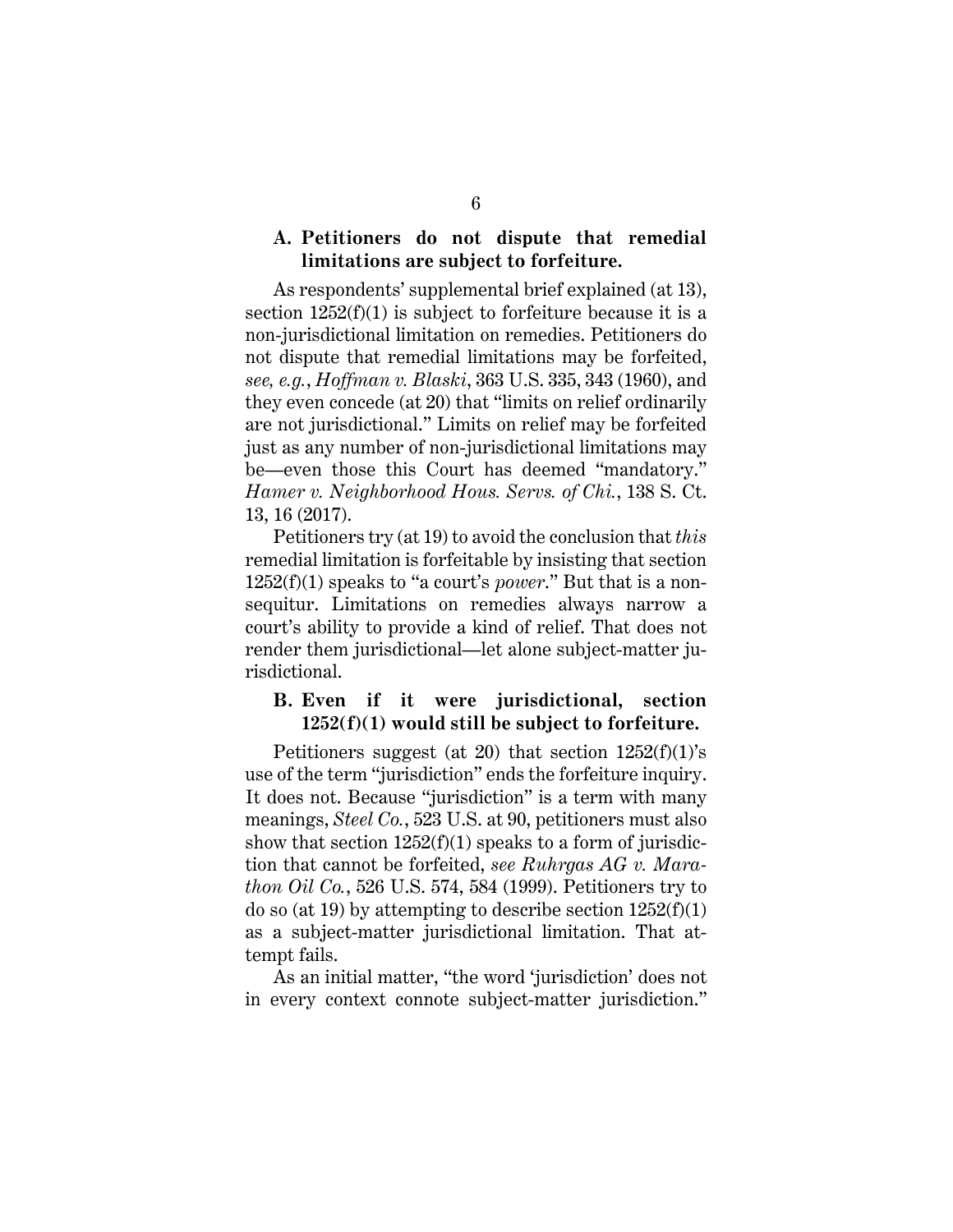<span id="page-11-3"></span><span id="page-11-2"></span>*Rockwell Int'l Corp. v. United States*, 549 U.S. 457, 467 (2007). A subject-matter jurisdictional limitation restricts a court's "power to adjudicate a case." *United States v. Cotton*, 535 U.S. 625, 630 (2002). Section  $1252(f)(1)$  does not limit the lower courts' ability to adjudicate cases under the INA: as petitioners concede (at 11-14), lower courts may adjudicate these cases on the merits and, at a minimum, issue declaratory relief. Section 1252(f)(1) therefore does not limit the lower courts' subject-matter jurisdiction.

<span id="page-11-1"></span>Instead, as respondents' supplemental brief explained (at 13-14), if section 1252(f)(1) is jurisdictional, it is a partial withdrawal of the United States' sovereignimmunity waiver—that is, it sounds in personal jurisdiction. Like other personal-jurisdiction defenses, the United States can waive or forfeit its sovereign immunity. *See Ins. Corp. of Ireland, Ltd. v. Compagnie des Bauxites de Guinee*, 456 U.S. 694, 703 (1982). Petitioners ignore this possibility altogether, even though a lack of personal jurisdiction undoubtedly destroys "a court's *power*," Petitioners' Supp. Br. 19, to bind parties to a judgment.

### <span id="page-11-0"></span>**C. Petitioners have forfeited any argument under section 1252(f)(1).**

Petitioners forfeited any argument under section  $1252(f)(1)$  by mentioning that section only in a footnote in their petition for certiorari and a footnote in their brief on the merits.

Petitioners first claim (at 21) that there is "[n]o basis" to conclude they forfeited "the issue" because they mentioned section  $1252(f)(1)$  "briefly in footnotes." They know better. Under this Court's well-worn presentation and preservation rules, a party who merely "advert[s] to [an argument] in a footnote" has "plainly [failed to] raise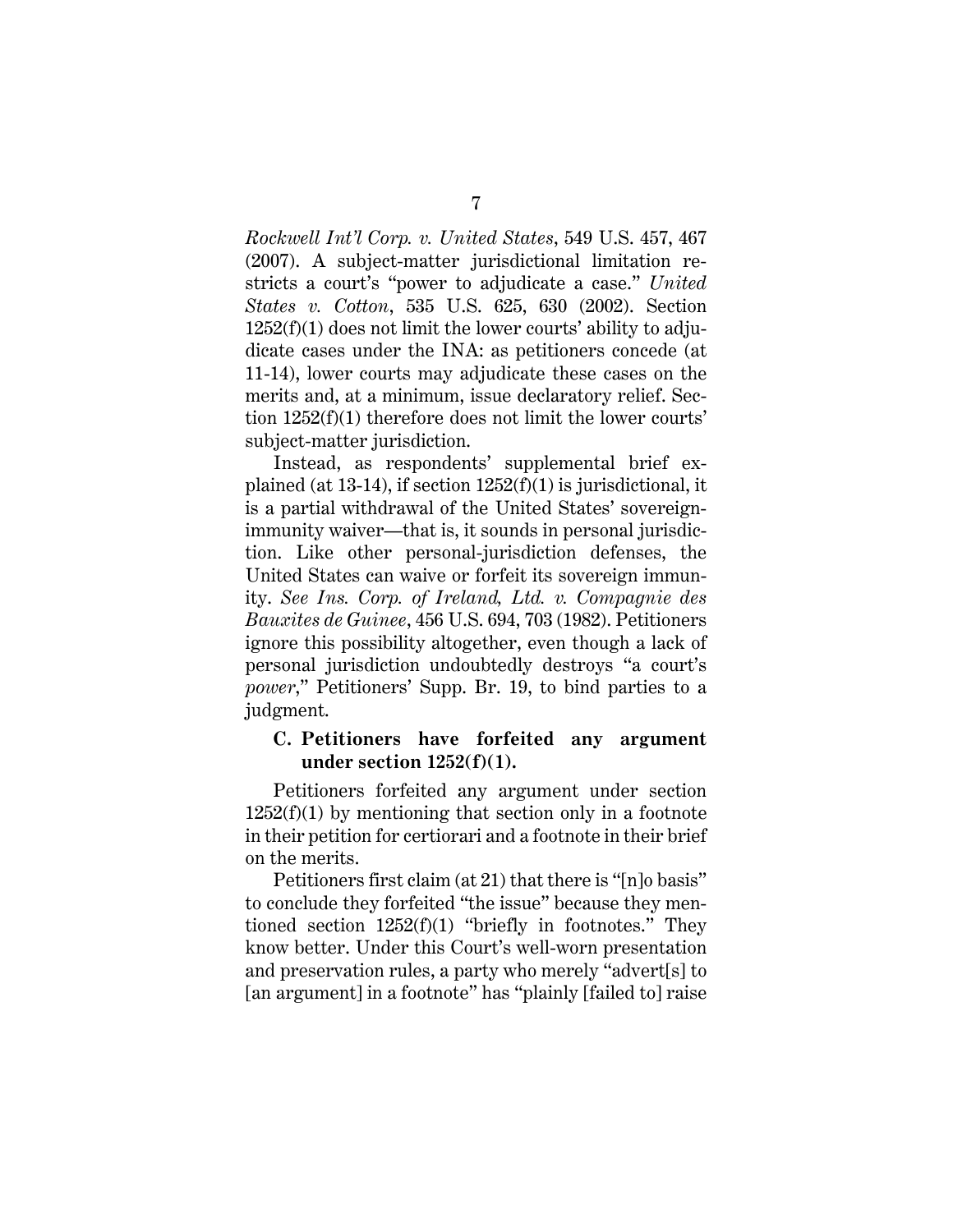<span id="page-12-2"></span><span id="page-12-0"></span>the issue" to the Court. *Communist Party of U.S. v. Subversive Activities Control Bd.*, 367 U.S. 1, 34 n.10 (1961) (citing a prior version of Rule 14); *accord* Respondents' Supp. Br. 15 (collecting cases). The federal government has faulted its litigation opponents before this Court for "forfeiting any argument  $\ldots$  by adverting to it only  $\ldots$  in a footnote of [an] opening appellate brief." Reply Brief, No. 12-167, *United States v. Davila*, 2012 WL 6184846, at  $*10$  (U.S. Dec. 11, [2](#page-12-5)012).<sup>2</sup> They may, and should, be held to the same rule, which they have violated twice.

<span id="page-12-1"></span>But even overlooking this Court's decades-old preservation practices, petitioners' footnotes failed to argue anything about section 1252(f)(1) in particular. Petitioners' cert-stage footnote stated only that "the lower courts lacked jurisdiction to grant injunctive relief under 8 U.S.C. 1252(f)(1)," without further explanation. Pet. 15 n.4. Petitioners then stated that "[t]his Court is considering the scope of Section 1252(f)(1) in *Garland v. Aleman Gonzalez*, No. 20-322," and noted that "oral argument [was] scheduled for Jan. 11, 2022." *Id*. They made no further attempt to "press[]" any argument under section 1252(f)(1) once this Court granted review, *contra* Petitioners' Supp. Br. 20, instead merely updating their footnote to reflect that *Gonzalez* had, in fact, been argued in January, Petitioners' Br. 18 n.3. This is not an argument—it is, at most, a reference.

<span id="page-12-5"></span><span id="page-12-4"></span><span id="page-12-3"></span><sup>2</sup> *See also* S. Ct. R. 14.1(a) ("Only the questions set out in the petition, or fairly included therein, will be considered by the Court."); STEPHEN M. SHAPIRO, SUPREME COURT PRACTICE 726 (10th ed. 2013) (even when raised in a petition, an issue is "considered abandoned" if not "reiterated and argued in the brief on the merits").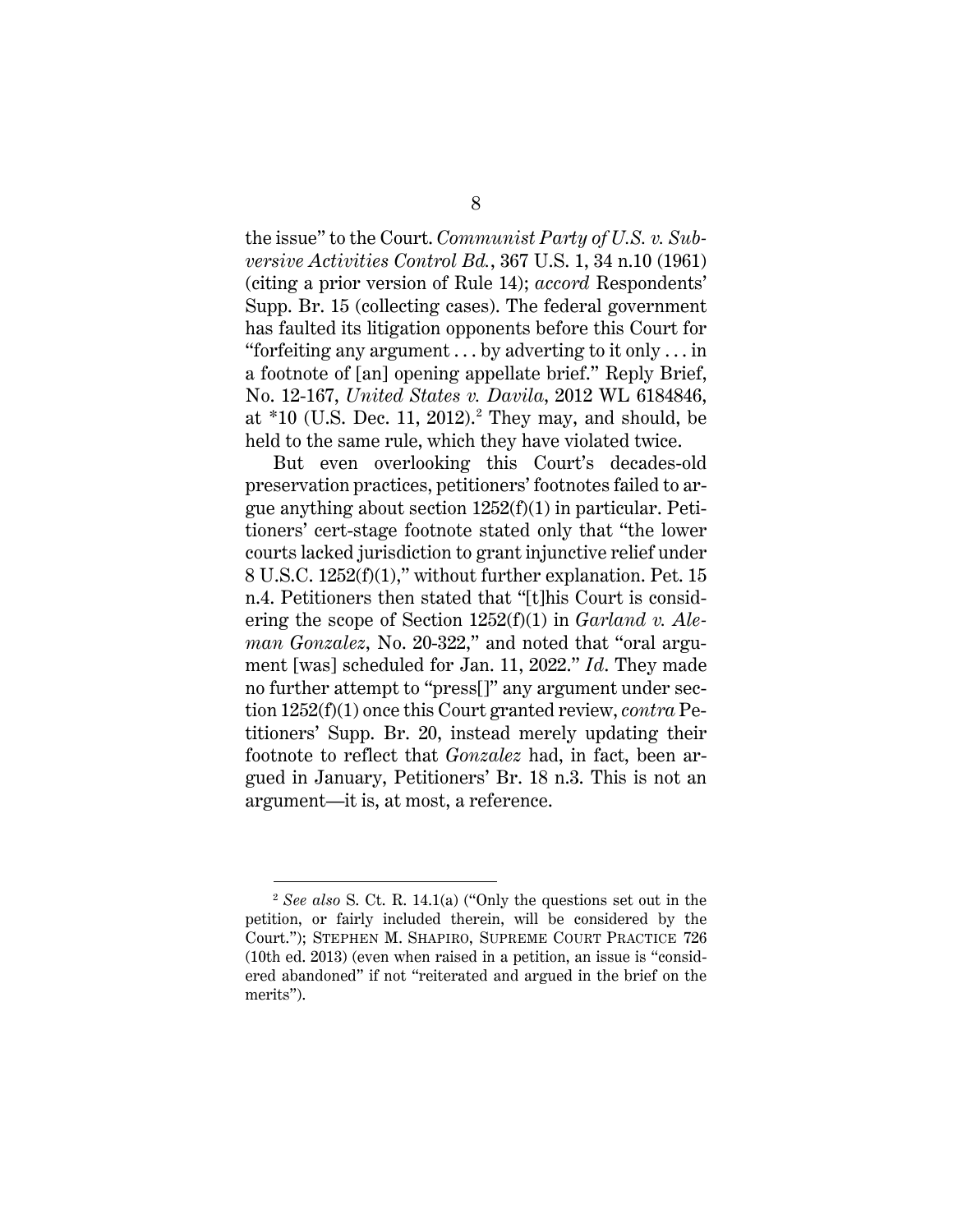Petitioners assert (at 21) that they preserved an argument under section  $1252(f)(1)$  by "brief[ing] the[ir] argument" in a different case. Respondents are unaware of any circumstance under which this Court has deemed a party to have preserved and presented an argument by making reference to *another* case. With good reason: allowing as much would prejudice parties in both cases, effectively granting petitioners additional space and time to make their arguments while holding their opponents to this Court's standard rules. Petitioners provide no basis for this Court to conclude they are entitled to such special advantages.

#### <span id="page-13-0"></span>**D. Petitioners have forfeited any attack on the geographic scope of the district court's order.**

Apparently ignoring the import of this Court's supplemental briefing order, petitioners attempt (at 15-18) to smuggle in another brand-new objection—this time to the district court order's geographic scope. They acknowledge (at 21) that they have not previously raised this argument in this Court. It is likewise forfeited, *supra* Part II.C, and is in any event meritless.

<span id="page-13-2"></span>1. Petitioners now insist (at 18) that vacatur "plainly 'enjoin[s] or restrain[s]' the 'operation'" of section 1225. Petitioners asserted the opposite in district court, where they argued that vacatur of the June Termination alone would not require them to continue MPP. Pet. App. 211a.

<span id="page-13-1"></span>Petitioners' argument below at least relied on one correct premise: vacatur under the APA is a form of relief distinct from an injunction. Indeed, as petitioners acknowledged in the district court, this Court has held that vacatur is "a less drastic remedy" than injunctive relief. ECF No. 93 at 8 (quoting *Monsanto Co. v. Geertson Seed Farms*, 561 U.S. 139, 165 (2010)). In this sense,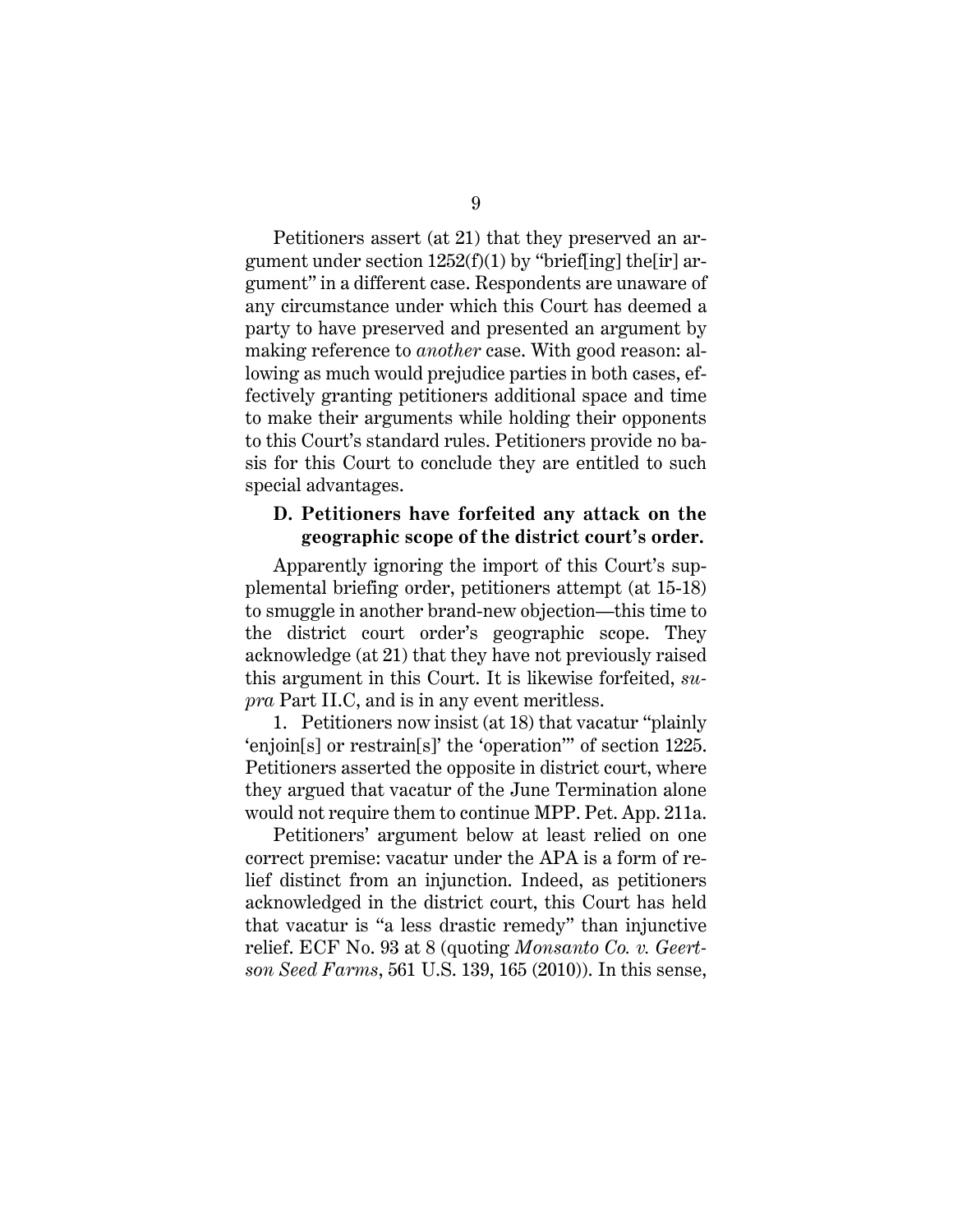<span id="page-14-1"></span>vacatur is similar to a declaratory judgment, which petitioners acknowledge (at 11) a district court could properly enter. *Steffel v. Thompson*, 415 U.S. 452, 466 (1974) (describing declaratory relief as "an alternative to the strong medicine of the injunction"). Petitioners are wrong to equate the two remedies here.

2. Moreover, petitioners' objection to vacatur relies heavily on an argument never raised in the Fifth Circuit: namely, that the district court's vacatur order improperly provided nationwide relief. Petitioners' Supp. Br. 14-18. Petitioners likewise failed to raise this argument in their petition or merits briefing before this Court. Nor is the geographic scope of the district court's vacatur order fairly included within the questions on which this Court granted certiorari or requested supplemental briefing. This Court should ignore petitioners' attempt to insert yet another issue into this case that they have now unequivocally forfeited in two separate courts.

<span id="page-14-0"></span>3. The district court properly granted nationwide relief in any event. Petitioners acknowledged below that vacatur alone—of any geographic scope—would not have required them to continue MPP. Pet. App. 211a. The district court therefore found an injunction necessary, and further found that that "a geographically limited injunction would likely be ineffective" to remedy the asserted harm to respondents "because aliens would be free to move among [S]tates." Pet. App. 212a (cleaned up). That court therefore entered "the narrowest injunction possible that afford[s] [respondents] full relief on their claims." *Id.* at 212a. Petitioners *still* do not challenge the factual findings underlying this ruling—let alone show, as they must, that those findings are clearly erroneous. *Brnovich v. Democratic Nat'l Comm.*, 141 S. Ct. 2321,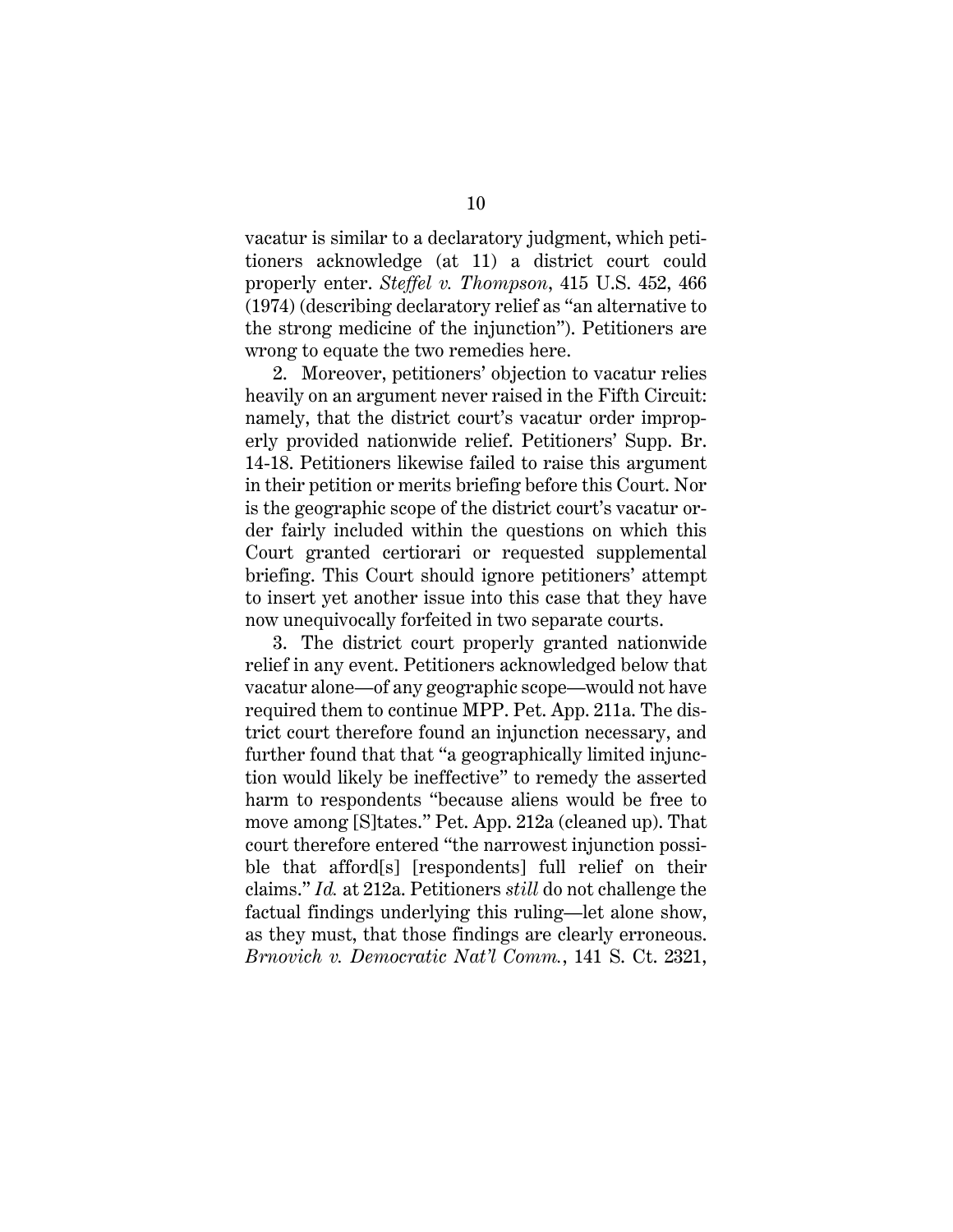2349 (2021). Petitioners' forfeited challenge to the geographic scope of the district court's relief is entirely without merit.

### <span id="page-15-0"></span>**III. The Parties Agree that This Court Possesses Jurisdiction.**

Finally, the parties agree that this Court has jurisdiction in this case. Petitioners' Supp. Br. 21-23; Respondents' Supp. Br. 18-20. Petitioners concede (at 22) that "[s]ection 1252(f)(1) expressly preserves *this Court's* jurisdiction to grant the relief" respondents requested, and they concede further that "if [s]ection 1252(f)(1) compelled the lower courts to deny relief altogether, it would not prevent this Court from reviewing that denial and resolving respondents' claims on the merits." As respondents have already explained (at 19-20), this Court should enter that relief even if it concludes that section  $1252(f)(1)$  is both jurisdictional and not forfeitable.

<span id="page-15-2"></span><span id="page-15-1"></span>Alternatively, the Court could appropriately dismiss the petition as improvidently granted. Petitioners' various filings underscore why such a dismissal would be appropriate: for example, the day before argument, petitioners acknowledged in a letter to this Court that the October Memoranda contain multiple substantive errors, Letter from the Solicitor General Noting Statistical Corrections 1 (Apr. 25, 2022), and petitioners now admit that they consciously forewent multiple jurisdictional challenges in "the lower courts," Petitioners' Supp Br. 23. And they continue to raise arguments outside the questions presented in this case. *Id.* at 14-19. This Court has dismissed a writ for less. *E.g.*, *Adarand Constructors, Inc. v. Mineta*, 534 U.S. 103, 109-10 (2001) (per curiam).